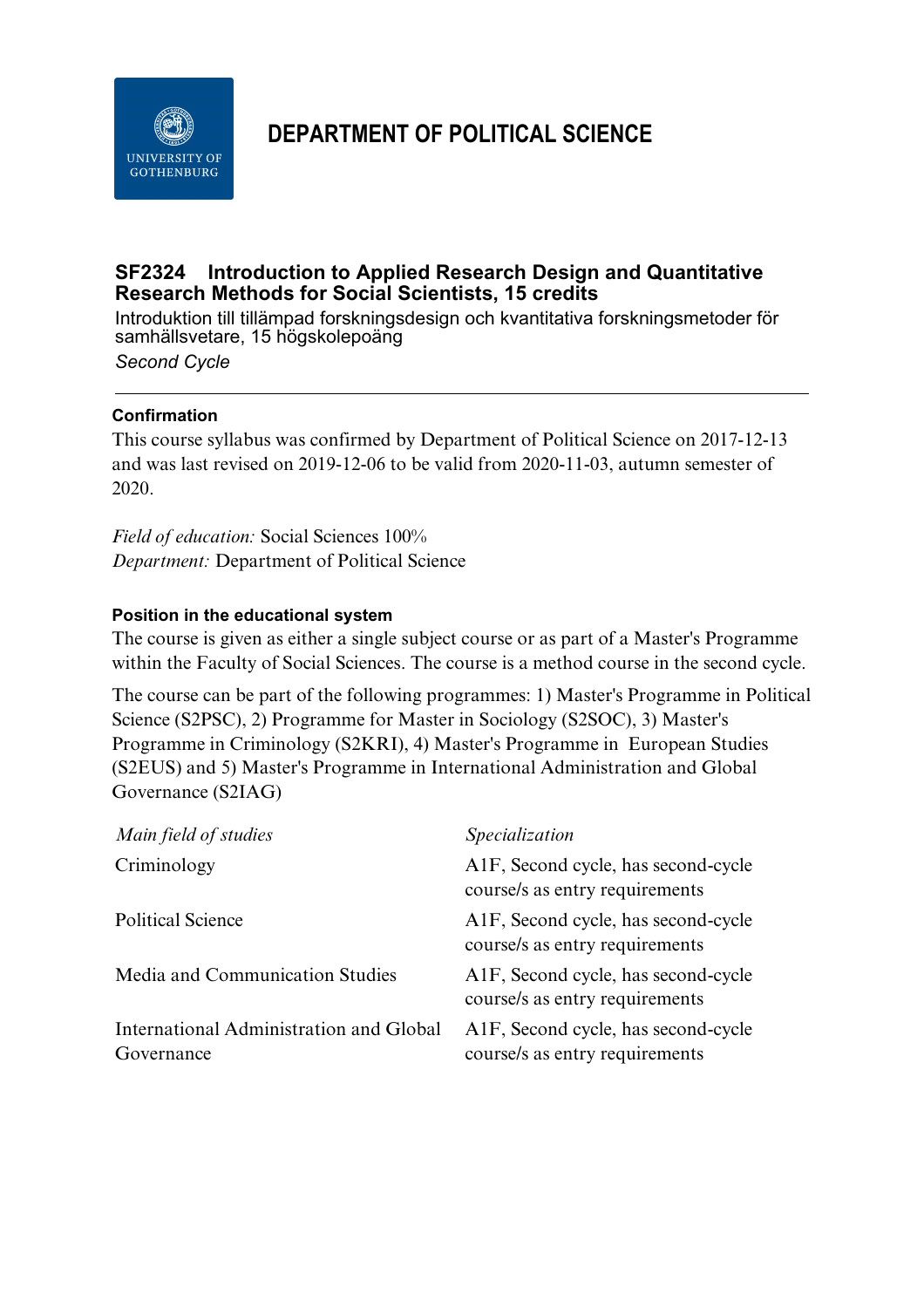| European Studies | A <sub>1</sub> F, Second cycle, has second-cycle<br>course/s as entry requirements |
|------------------|------------------------------------------------------------------------------------|
| Sociology        | A1F, Second cycle, has second-cycle<br>course/s as entry requirements              |

#### **Entry requirements**

To be eligible for the course the student should have obtained a pass grade on a 15 credits from a second cycle core course in the social sciences, or the equivalent. Applicants must prove their knowledge of English: English 6/English B from Swedish Upper Secondary School or the equivalent level of an internationally recognized test, for example TOEFL, IELTS.

#### **Learning outcomes**

A student who has passed the course will be able to:

#### *Knowledge and understanding*

- Demonstrate comprehensive knowledge of fundamental problems within theory of science, relevant for various fields of science.
- Display comprehensive knowledge about the power and limitations of quantitative research methods and large N comparative research.
- Evaluate the validity and reliability of secondary data and various data sources.
- Evaluate and independently design data collection methods such as surveys, field experiments or text data.
- Evaluate and argue for the suitability of different research designs that fit particular research questions.

## *Competence and skills*

- Specify, evaluate and test hypotheses and explanatory models applying quantitative methods.
- Understand and apply quantitative methods such as multivariate regression analysis.
- Independently produce text in accordance with good academic practice, including proper citation technique and use of references.
- Communicate clearly and proficiently in English both orally and in writing.
- Present and clearly interpret results from quantitative analyses.
- Confidently deploy and use statistical packages/software for analyzing data.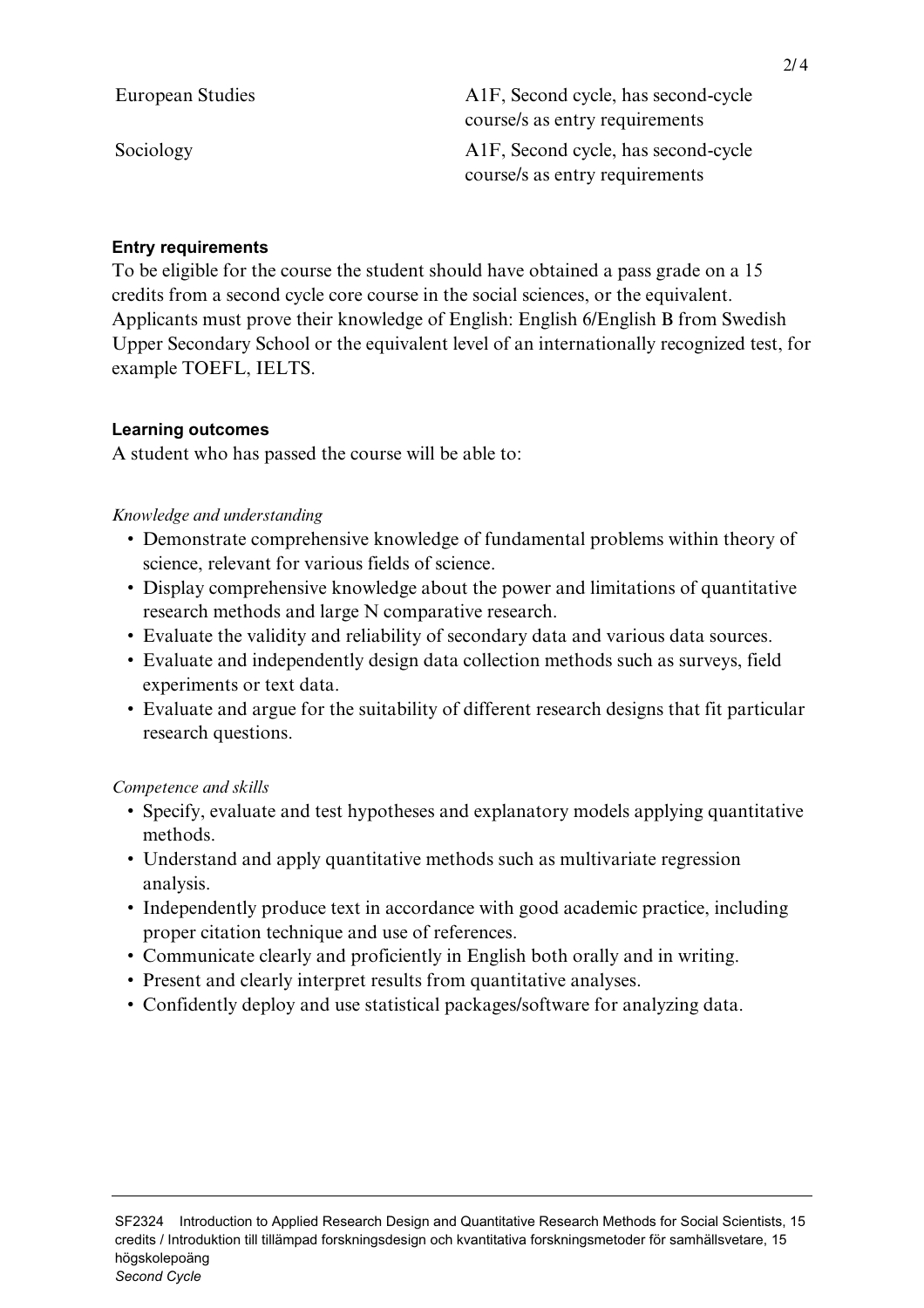#### *Judgement and approach*

- Identify and assess ethical issues related to research on human behavior.
- Design and plan an independent research project using quantitative methods.

#### **Course content**

The course offers theoretical explanation and practical training in quantitative methodology relevant to the fields of study. The course begins with an overview of issues of general relevance to research design in the social sciences, covering issues of epistemology, theory, research ethics, and an overview of the quantitative methods that are the researchers' disposal. The second part of the course, focuses on the learning and application of quantitative methods and the software required to complete various tasks and analyses. The course consists of both lectures, seminars and instructor led hands on training in the use of quantitative research methods. To the extent possible, course assignments employ data relevant to all fields of study in order to familiarize students with the content, the potential and limitations of existing data.

#### **Form of teaching**

The course consists of both lectures, compulsory seminars and instructor led hands on training.

*Language of instruction:* English

#### **Assessment**

Assessment will be based on oral and written coursework that will come in two main forms. Seminar and lab reports are formative assessments aimed to gauge students' progress regarding the learning outcomes, and the final paper is the summative assessment. Progress on the learning outcomes related to *Knowledge and understanding* as well as those related to *Judgment and approach* will be evaluated through oral and written assignments that entail, among other things, evaluating existing research designs and data collection efforts and sources, related to the fields of study. Proposing and planning original data collection will also be part of these exercises. Learning outcomes related to *Competence and skills* will be evaluated via oral and written assignments related to independent development of a research design, carrying out specific analyses and presenting quantitative research results, among others. These will be done individually or in groups of two to three students.

The coursework will culminate into the production of a final paper that will combine research design and quantitative analytical skills. This will be done individually and students will present their final paper in a compulsory separate seminar.

SF2324 Introduction to Applied Research Design and Quantitative Research Methods for Social Scientists, 15 credits / Introduktion till tillämpad forskningsdesign och kvantitativa forskningsmetoder för samhällsvetare, 15 högskolepoäng *Second Cycle*